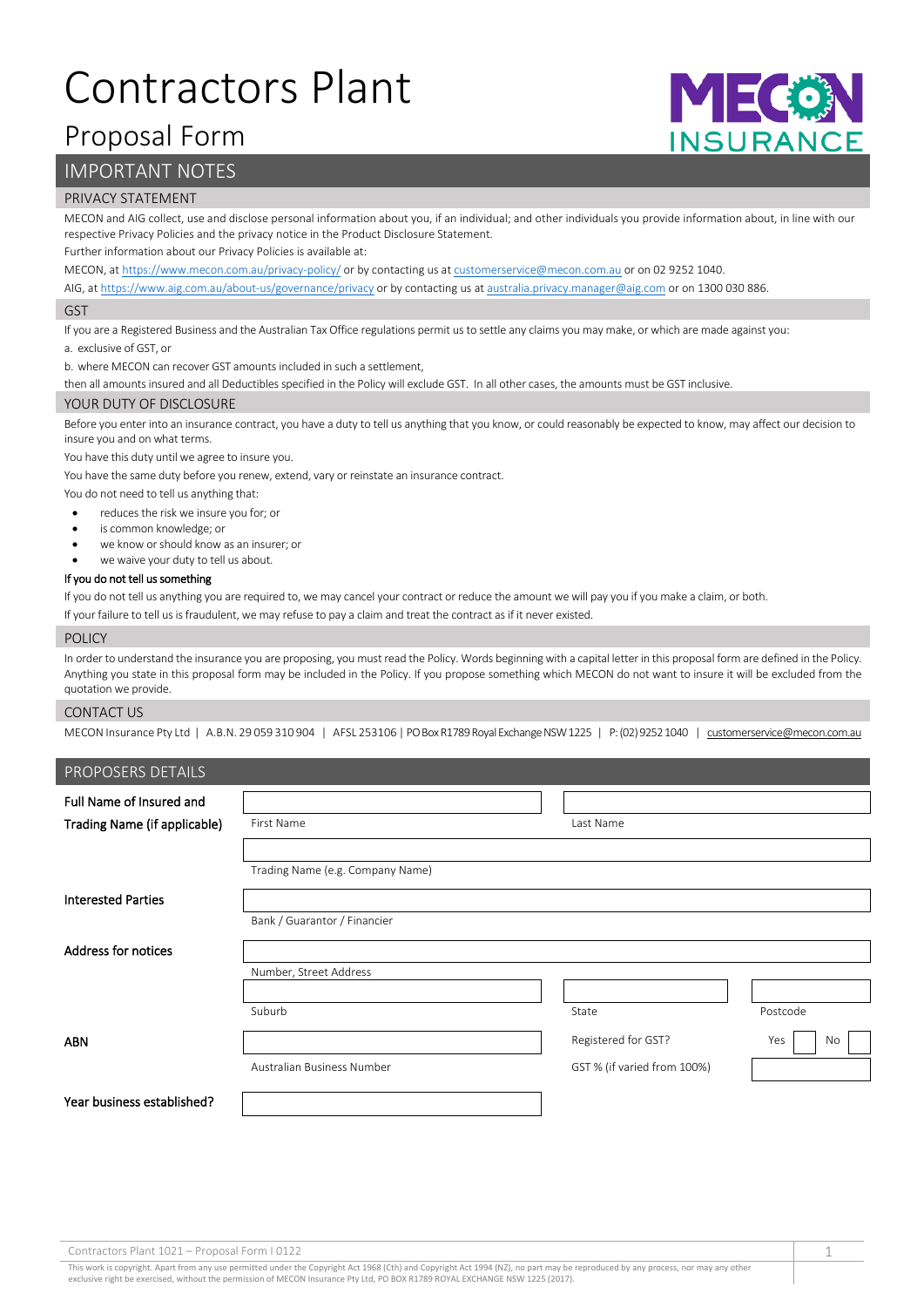| To the best of your<br>knowledge, having made<br>appropriate enquiries, have<br>you or any person with whom<br>you are in partnership; or<br>(if the proposed insured is a<br>company) have any of the<br>company's directors or<br>officeholders*:<br>(*registered company)                        | Experienced any loss, damage, circumstance, liability or claim against you (whether<br>a.<br>insured or not) that could be covered by any of the policies now proposed?<br>Had an insurer decline any claim, cancel any insurance policy or impose special terms to<br>b.<br>any insurance policy?<br>Been charged with, pleaded guilty to or been convicted of any criminal offence or had<br>C.<br>any criminal offence proved?<br>d.<br>Been associated in any way with any: Outlaw Motorcycle Gang ("OMG") or any member<br>of an OMG; organised crime gang ("OCG") or any member of an OCG, or other illegal<br>association?<br>Been declared bankrupt?<br>е.<br>f.<br>Had a liquidator and/or receiver appointed and/or been placed into external<br>administration?<br>Been a defendant in any civil court case?<br>g.<br>If 'Yes' to any of the above, please provide full details (or in space provided on page 4) | Yes<br>No                                                                                                                      |  |  |  |
|-----------------------------------------------------------------------------------------------------------------------------------------------------------------------------------------------------------------------------------------------------------------------------------------------------|-----------------------------------------------------------------------------------------------------------------------------------------------------------------------------------------------------------------------------------------------------------------------------------------------------------------------------------------------------------------------------------------------------------------------------------------------------------------------------------------------------------------------------------------------------------------------------------------------------------------------------------------------------------------------------------------------------------------------------------------------------------------------------------------------------------------------------------------------------------------------------------------------------------------------------|--------------------------------------------------------------------------------------------------------------------------------|--|--|--|
| <b>INSURANCE DETAILS</b>                                                                                                                                                                                                                                                                            | All answers above will be regarded as answers by all parties related to the proposal.                                                                                                                                                                                                                                                                                                                                                                                                                                                                                                                                                                                                                                                                                                                                                                                                                                       |                                                                                                                                |  |  |  |
|                                                                                                                                                                                                                                                                                                     | <b>TO</b>                                                                                                                                                                                                                                                                                                                                                                                                                                                                                                                                                                                                                                                                                                                                                                                                                                                                                                                   |                                                                                                                                |  |  |  |
| <b>Cover Required</b>                                                                                                                                                                                                                                                                               | Commencement Date<br><b>Expiration Date</b>                                                                                                                                                                                                                                                                                                                                                                                                                                                                                                                                                                                                                                                                                                                                                                                                                                                                                 |                                                                                                                                |  |  |  |
| Terrorism<br>For the purpose of allocating the Terrorism<br>charge please state the postcode in which<br>most of the Insured Plant will be stored.<br>Specify what type of Business<br>you are engaged in?<br>E.g. earthworks, building construction, bridge<br>construction, craneage, road works. |                                                                                                                                                                                                                                                                                                                                                                                                                                                                                                                                                                                                                                                                                                                                                                                                                                                                                                                             |                                                                                                                                |  |  |  |
| PROPOSER INFORMATION                                                                                                                                                                                                                                                                                |                                                                                                                                                                                                                                                                                                                                                                                                                                                                                                                                                                                                                                                                                                                                                                                                                                                                                                                             |                                                                                                                                |  |  |  |
| a.<br>Will you be involved in<br>any of the following risks?<br>b.<br>C.                                                                                                                                                                                                                            | Insured Plant being used in a tidal zone or on floating platforms or barges<br>Underground works such as tunnels, shafts or galleries<br>Stevedoring                                                                                                                                                                                                                                                                                                                                                                                                                                                                                                                                                                                                                                                                                                                                                                        | <b>No</b><br>Yes<br>No<br>Yes<br>Yes<br>No                                                                                     |  |  |  |
|                                                                                                                                                                                                                                                                                                     | IF YOUR BUSINESS IS SOLELY CRANE OPERATION / HIRE, DO NOT ANSWER THE QUESTIONS D. TO M. BELOW                                                                                                                                                                                                                                                                                                                                                                                                                                                                                                                                                                                                                                                                                                                                                                                                                               |                                                                                                                                |  |  |  |
| d.<br>е.<br>f.<br>g.<br>h.<br>i.<br>j.<br>k.<br>I.<br>m.<br>If 'Yes' to any of the above questions, please describe below:                                                                                                                                                                          | Blasting or explosives<br>Demolition above 15 metres in height (other than internal non-structural demolition)<br>Directional (horizontal) drilling or boring greater than 1 metre in diameter (other than piling / piers)<br>Excavation deeper than 10 metres<br>Irrigation systems, canal, reservoir, dam or siphon work<br>Road works or bridges<br>Work in or around an airport or aircraft landing area<br>Work in or around railways or tramlines<br>Work in oil, gas, chemical or petrochemical plants, including any work on gasoline service stations<br>Work on landfills, land which is listed on the contaminated land register or the application of waste or<br>chemical products to land.                                                                                                                                                                                                                    | Yes<br>No<br>Yes<br>No<br>No<br>Yes<br>Yes<br>No<br>No<br>Yes<br>Yes<br>No<br>No<br>Yes<br>Yes<br>No<br>Yes<br>No<br>Yes<br>No |  |  |  |
|                                                                                                                                                                                                                                                                                                     |                                                                                                                                                                                                                                                                                                                                                                                                                                                                                                                                                                                                                                                                                                                                                                                                                                                                                                                             |                                                                                                                                |  |  |  |

Are you predominantly a plumber, roofer, waterproofer, piler, formworker, scaffolder or welder? No welder? No welcome that we have not a state of the No welcome or welcome or welcome or welcome or welcome or welcome or wel

#### Have you installed Aluminium Composite Panelling in the past, or will you be involved in removing or demolishing it in the future? Yes Yes Yes No

| Contractors Plant 1021 - Proposal Form   0122                                                                                                                                                                                     |  |
|-----------------------------------------------------------------------------------------------------------------------------------------------------------------------------------------------------------------------------------|--|
| $\frac{1}{2}$ . The contract of the contract of the contract of the contract of the contract of the contract of the contract of the contract of the contract of the contract of the contract of the contract of the contract of t |  |

This work is copyright. Apart from any use permitted under the Copyright Act 1968 (Cth) and Copyright Act 1994 (NZ), no part may be reproduced by any process, nor may any other<br>exclusive right be exercised, without the per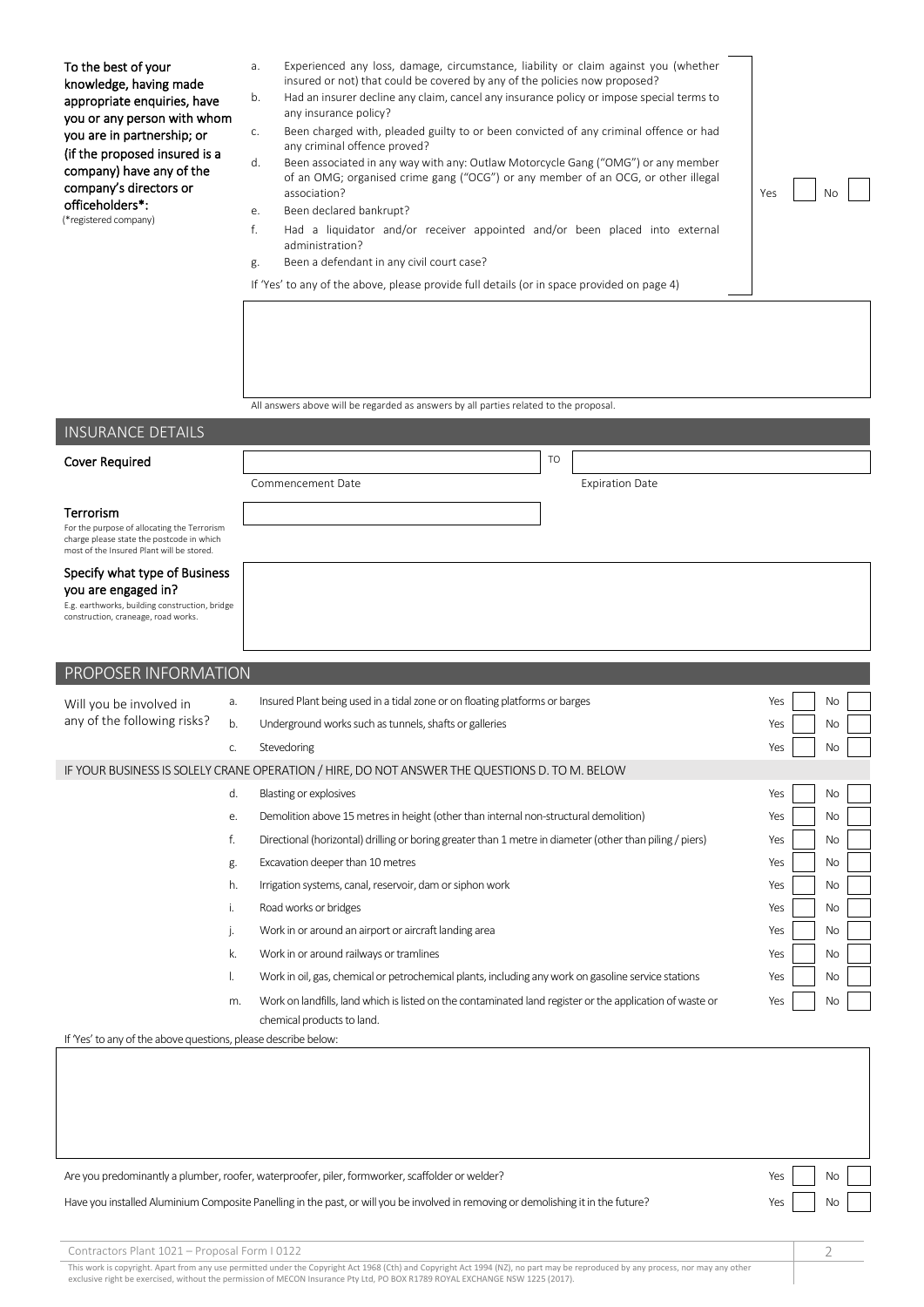#### CONTRACTORS POLLUTION LIABILITY

| <b>Contractors Pollution Liability</b> |  |  |
|----------------------------------------|--|--|
| (if any of i. to iii. below are        |  |  |
| answered 'yes' cover will not          |  |  |
| apply)                                 |  |  |

Completing this question does not guarantee cover. It is only provided at Mecon's sole discretion.

i. We require you to have written procedures and/or methods in place so your staff know how to deal with the discovery of asbestos or if there is a pollution event. Do you need to create these procedures? *\* We will supply guidelines for these procedures to you if you don't have them.*

ii. During the past five (5) years have you had any significant/reportable releases or spills of hazardous substances, hazardous waste or any other pollutants (as defined by environmental statutes or regulations)?

iii. In the past five (5) years, has there been, or is there now pending, a claim against you for clean-up, bodily/personal injury or property damage, resulting from the release into the environment of hazardous substances (including asbestos), hazardous waste, or other pollutants from the location or other locations owned or operated by you?

| Yes | No |  |
|-----|----|--|
| Yes | No |  |
| Yes | No |  |

If 'Yes' to any of the above questions, please describe below:

#### SUMS AND ITEMS INSURED AND LIMITS OF INDEMNITY

1.02 Insured Plant Market Value (please attach a list if there is insufficient space below)

Section One – Material Damage Unless a policy/extension increase applies, these are the maximum sums insured which will apply to each and every event of loss or damage for each item of Insured Plant.

|                                                  | Description of each Plant<br>Item                                                         | Manufacturer/<br>Model                                                                                      | Registration and/or<br>Serial Number | Year of<br>Manufacture | Road Risk Liability<br>Required | Market Value/Sum<br>Insured |
|--------------------------------------------------|-------------------------------------------------------------------------------------------|-------------------------------------------------------------------------------------------------------------|--------------------------------------|------------------------|---------------------------------|-----------------------------|
|                                                  |                                                                                           |                                                                                                             |                                      |                        |                                 |                             |
| 1.                                               |                                                                                           |                                                                                                             |                                      |                        | Yes<br>No                       |                             |
| 2.                                               |                                                                                           |                                                                                                             |                                      |                        | Yes<br>No                       |                             |
| 3.                                               |                                                                                           |                                                                                                             |                                      |                        | Yes<br>No                       |                             |
| 4.                                               |                                                                                           |                                                                                                             |                                      |                        | Yes<br>No                       |                             |
| 5.                                               |                                                                                           |                                                                                                             |                                      |                        | Yes<br>No                       |                             |
| 6.                                               |                                                                                           |                                                                                                             |                                      |                        | Yes<br>No                       |                             |
| 7.                                               |                                                                                           |                                                                                                             |                                      |                        | Yes<br>No                       |                             |
| 8.                                               |                                                                                           |                                                                                                             |                                      |                        | Yes<br>No                       |                             |
| 9.                                               |                                                                                           |                                                                                                             |                                      |                        | Yes<br>No                       |                             |
| 10.                                              |                                                                                           |                                                                                                             |                                      |                        | Yes<br>No                       |                             |
| 1.03<br>Expediting Costs (\$20,000 is automatic) |                                                                                           |                                                                                                             |                                      |                        |                                 |                             |
| 1.04                                             | Accessories and Tools (\$5,000 is automatic)                                              |                                                                                                             |                                      |                        |                                 |                             |
| 1.05                                             | Debris Removal (\$50,000 is automatic)                                                    |                                                                                                             |                                      |                        |                                 |                             |
| 1.06                                             | Removal and Recovery (\$50,000 / \$250,000, undamaged / damaged, is automatic)            |                                                                                                             |                                      |                        |                                 |                             |
| 1.07                                             | Windscreen Replacement (\$5,000 max. once only in Period of Insurance is automatic)       |                                                                                                             |                                      |                        |                                 |                             |
| Plant Items                                      |                                                                                           | Do you own all of the Insured Plant? (If "No", please provide a copy of any rental agreement.)              |                                      |                        |                                 | No<br>Yes                   |
|                                                  |                                                                                           | Is any of the Insured Plant being Dry Hired out? (If "Yes", please provide a copy of any rental agreement.) |                                      |                        |                                 | Yes<br>No                   |
|                                                  | Is any of the Insured Plant of a prototype nature? (If "Yes", which item/s?)<br>Yes<br>No |                                                                                                             |                                      |                        |                                 |                             |

Contractors Plant 1021 – Proposal Form I 0122 3

This work is copyright. Apart from any use permitted under the Copyright Act 1968 (Cth) and Copyright Act 1994 (NZ), no part may be reproduced by any process, nor may any other<br>exclusive right be exercised, without the per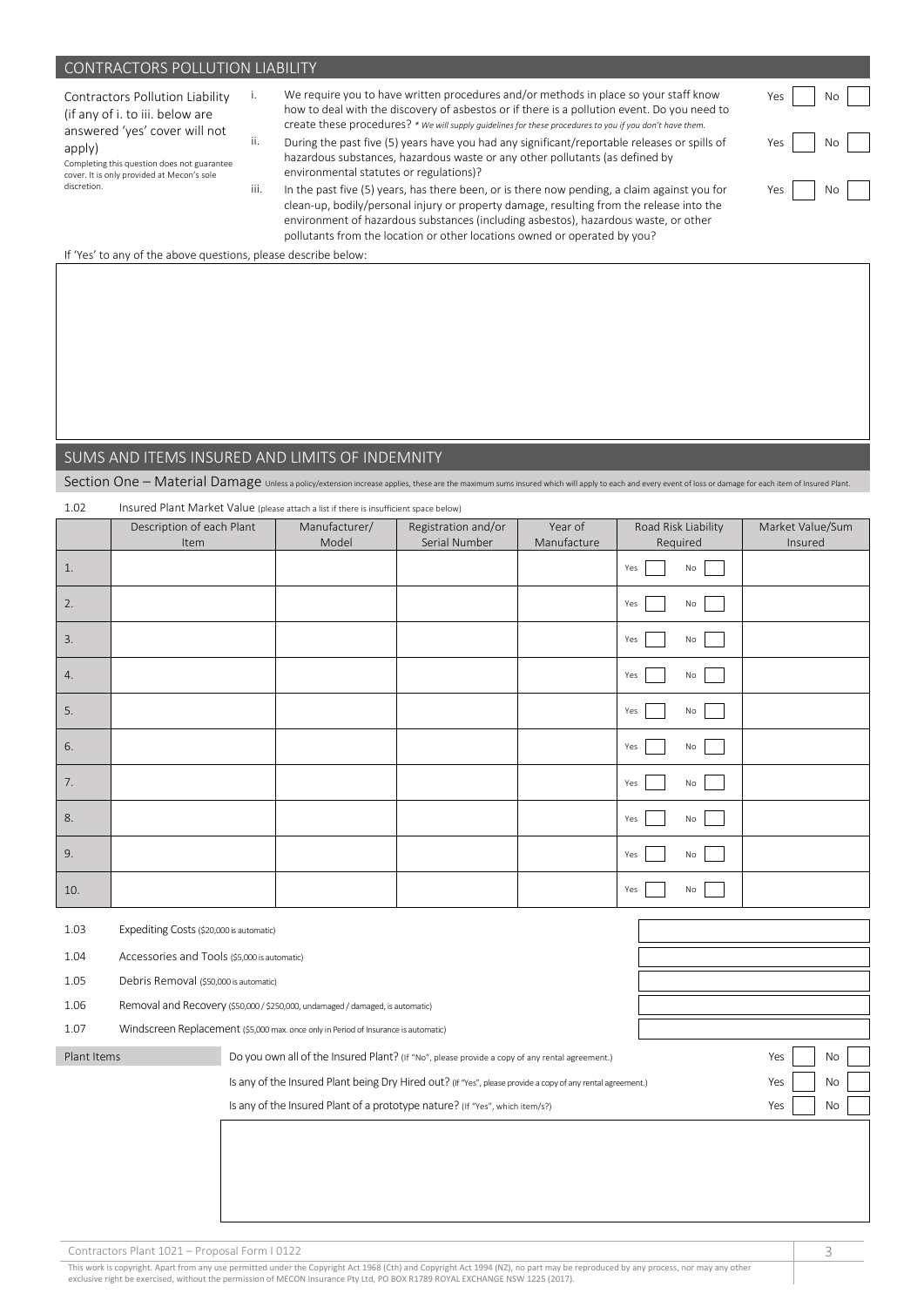| <b>Road Registered Vehicles</b> | Are any road registered vehicles, that can carry passengers, only able to carry up to a maximum |
|---------------------------------|-------------------------------------------------------------------------------------------------|
| (A TMD Requirement)             | of two tonnes above their kerb weight?                                                          |

| чc | r 1<br>э |  |
|----|----------|--|
|    |          |  |

| (Note: cars, utes and vans will qualify).                   |       |                                                                                                                                                |                     |  |  |
|-------------------------------------------------------------|-------|------------------------------------------------------------------------------------------------------------------------------------------------|---------------------|--|--|
| Section Two - Road Risk Liability                           |       |                                                                                                                                                |                     |  |  |
| Is Section Two Public Liability required?                   |       |                                                                                                                                                |                     |  |  |
| Limits of Indemnity                                         | 6.01  | Public Liability                                                                                                                               |                     |  |  |
| Sub Limits                                                  | 6.02  | Dangerous Goods Carriage (\$500,000 in the aggregate for the Period of Insurance is<br>automatic, if a greater sum is required please specify) |                     |  |  |
|                                                             | 6.03  | Removal of Debris (\$50,000 each and every occurrence. is automatic, if a greater sum is<br>required please specify)                           |                     |  |  |
| Section Three - Public Lability                             |       |                                                                                                                                                |                     |  |  |
| Is Section Three Public Liability required?                 |       |                                                                                                                                                | Yes<br>No           |  |  |
| a.                                                          |       | During the 12 months from the commencement of the Period of Insurance:<br>what is the estimated total Annual Turnover from Business activities |                     |  |  |
| what is the estimated salaries and wages<br>b.              |       |                                                                                                                                                |                     |  |  |
| С.                                                          |       | what is the estimated payments to contractors / subcontractors                                                                                 |                     |  |  |
| what is the estimated number of Employees<br>d.             |       |                                                                                                                                                |                     |  |  |
| е.                                                          |       | what percentage of your Annual Turnover is derived from demolition work                                                                        |                     |  |  |
| Limits of Indemnity                                         | 10.01 | Public Liability                                                                                                                               |                     |  |  |
| Sub Limits                                                  | 10.02 | Products Liability                                                                                                                             |                     |  |  |
|                                                             | 10.03 | Vibration Weakening or the Removal of Support                                                                                                  |                     |  |  |
|                                                             | 10.04 | Property in Care, Custody or Control (\$500,000 in the aggregate for the Period of                                                             |                     |  |  |
|                                                             |       | Insurance is automatic unless a higher sum is specified)                                                                                       |                     |  |  |
|                                                             |       | Other: (specify amount required and type below)                                                                                                |                     |  |  |
|                                                             |       |                                                                                                                                                |                     |  |  |
| Section Four - Business Interruption                        |       |                                                                                                                                                |                     |  |  |
| Is Section Four Business Interruption Required?             |       |                                                                                                                                                | No<br>Yes           |  |  |
| Estimated Annual Revenue / Turnover                         |       |                                                                                                                                                |                     |  |  |
| Claim Preparation Fees                                      |       |                                                                                                                                                |                     |  |  |
| Indemnity Period                                            |       |                                                                                                                                                |                     |  |  |
|                                                             |       | DO YOU REQUIRE ANY OF THE FOLLOWING EXTENSIONS OR ENDORSEMENTS                                                                                 |                     |  |  |
| Please refer to the Policy or                               | a.    | Acquisitions                                                                                                                                   | Automatic \$500,000 |  |  |
| ask your insurance adviser or<br>MECON if an explanation of | b.    | Agreed Insured Plant Value (ensure valuation is provided)                                                                                      | Yes<br>No           |  |  |
| these endorsements is<br>required.                          | c.    | Appreciation of Plant Value                                                                                                                    | Automatic 25%       |  |  |
| Please note, any extension noted as                         | d.    | Breakdown of Electrical, Mechanical, Electronic Parts                                                                                          | Yes<br>No           |  |  |
| "Automatic" attracts an additional<br>premium.              | е.    | Contractors and Subcontractors Insurance                                                                                                       | Automatic           |  |  |
| Please contact your insurance broker<br>for full details.   | f.    | Dry Hire                                                                                                                                       | Automatic           |  |  |
|                                                             | g.    | Errors and Omissions Extension                                                                                                                 | Yes<br>No           |  |  |
|                                                             | h.    | Finance Gap                                                                                                                                    | Yes<br>No           |  |  |
|                                                             | i.    | <b>Financiers Interests</b>                                                                                                                    | Automatic           |  |  |
|                                                             | j.    | Hire Cost or Finance Payment                                                                                                                   | Automatic           |  |  |
|                                                             |       | (\$50,000 over 6 months is standard to endorsement - or specify amount required)                                                               |                     |  |  |
|                                                             |       | What is the maximum weekly rate you would pay to hire in the equivalent of a single item of your Insured Plant?                                |                     |  |  |
|                                                             |       | Maximum indemnity period (in weeks)?                                                                                                           |                     |  |  |
|                                                             |       | What is the maximum monthly finance payment you make for a single item of your Insured Plant?                                                  |                     |  |  |
|                                                             |       | Maximum indemnity period (in months)?                                                                                                          |                     |  |  |
|                                                             | k.    | Hired-in Insured Plant                                                                                                                         | Yes<br>No           |  |  |
|                                                             |       | (\$50,000 over 6 months is standard to endorsement - or specify value of plant to be insured)                                                  |                     |  |  |
|                                                             |       |                                                                                                                                                |                     |  |  |

Contractors Plant 1021 – Proposal Form I 0122 4 This work is copyright. Apart from any use permitted under the Copyright Act 1968 (Cth) and Copyright Act 1994 (NZ), no part may be reproduced by any process, nor may any other<br>exclusive right be exercised, without the per